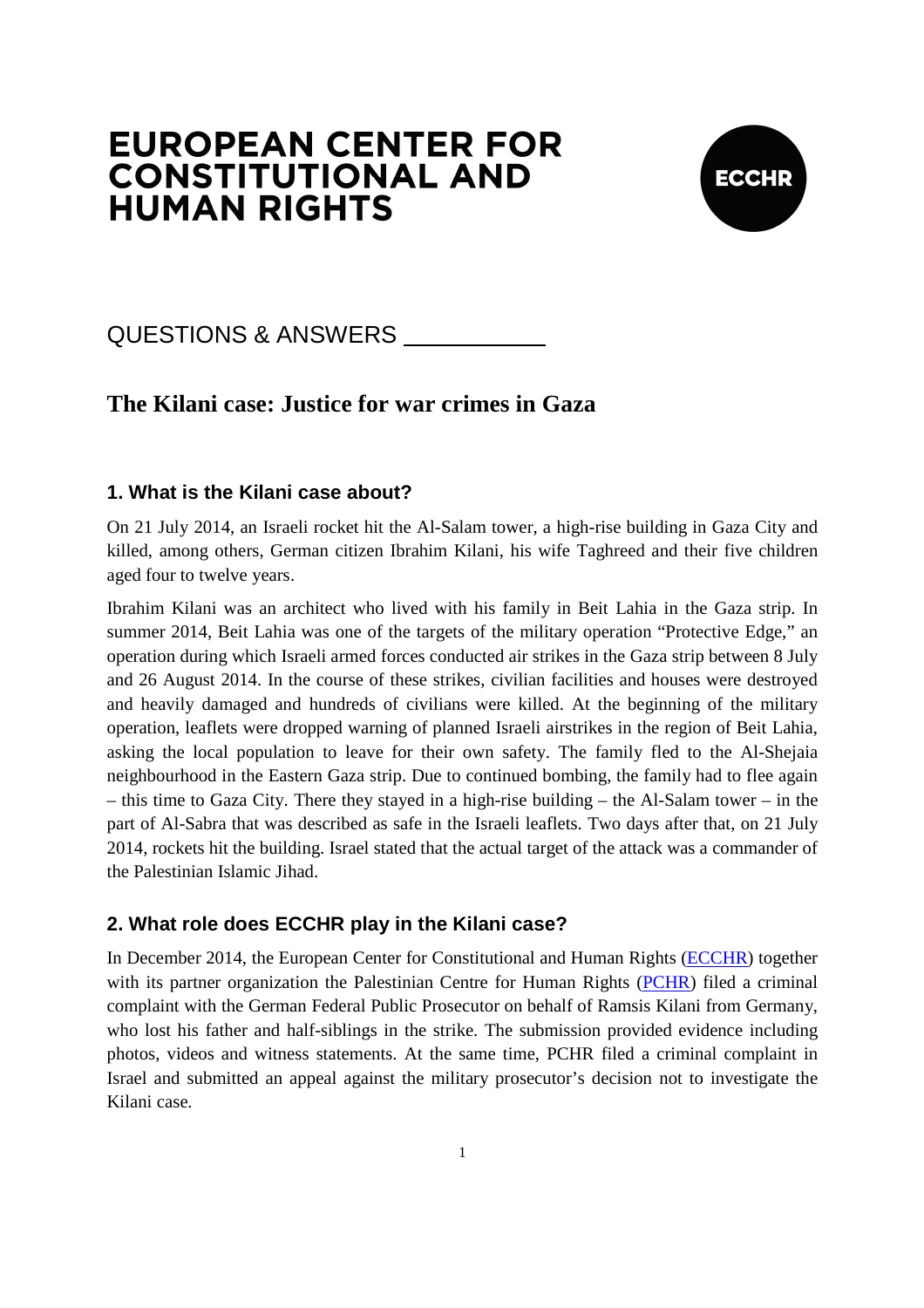#### **3. What does ECCHR hope to achieve by submitting the criminal complaint?**

The primary goal of submitting the criminal complaint is to ensure an adequate legal response to the deaths of the Kilani family and initiate investigations into the persons responsible for the crimes. With this approach, ECCHR aims to ensure that the law is applied equally to all, irrespective of the position and background of the perpetrators. Further, ECCHR wants to strengthen the role of law in armed conflicts. The investigations by the Office of the Federal Public Prosecutor (*Generalbundesanwalt –* GBA) should be followed by the issuing of international arrest warrants.

ECCHR is representing Ramsis Kilani's interests in the criminal investigations into the killing of his family. Impunity for these kinds of crimes upholds the system in which the perpetrators operate and also represents a grave injustice for survivors and relatives of the victims. Survivors and relatives are forced not only to live with the impact of the crimes but additionally with the lack of consequences and inaction on the part of the international community.

Action by the prosecutor in the Kilani case would send a message that these kinds of crimes, no matter where they are committed, will not go unpunished – that they will have legal consequences.

## **4. What options does the international criminal justice system offer to address human rights violations in the Israel-Gaza conflict?**

The adoption of the Rome Statute and establishment of the International Criminal Court (ICC) in 2002 made it possible to prosecute certain cases of war crimes, crimes against humanity, and – since 2018 – crimes of aggression in The Hague.

Palestine became a state party to the Rome Statute and the ICC in 2015. Since then, the ICC has been conducting a preliminary examination of the situation in the Israeli-occupied territories in Palestine. In May 2018, Palestine presented the situation in Gaza to the ICC. Formal investigations have not yet been initiated but in July 2018 the ICC established a program of "Outreach to Palestinian Victims and Affected Communities." The aim of this outreach is to make available information for victims and affected communities in the situation in Palestine.

## **5. What avenues are offered by the German legal system to achieve justice for human rights violations in the Israel-Gaza conflict?**

Germany can prosecute any crime committed abroad if one of the perpetrators or victims is a German citizen, as in the case of Ibrahim Kilani. To date the GBA has only set up a monitoring process in the Kilani case. There are however sufficient factual indications that a war crime has been committed, and as such the GBA is obliged to open a formal investigation.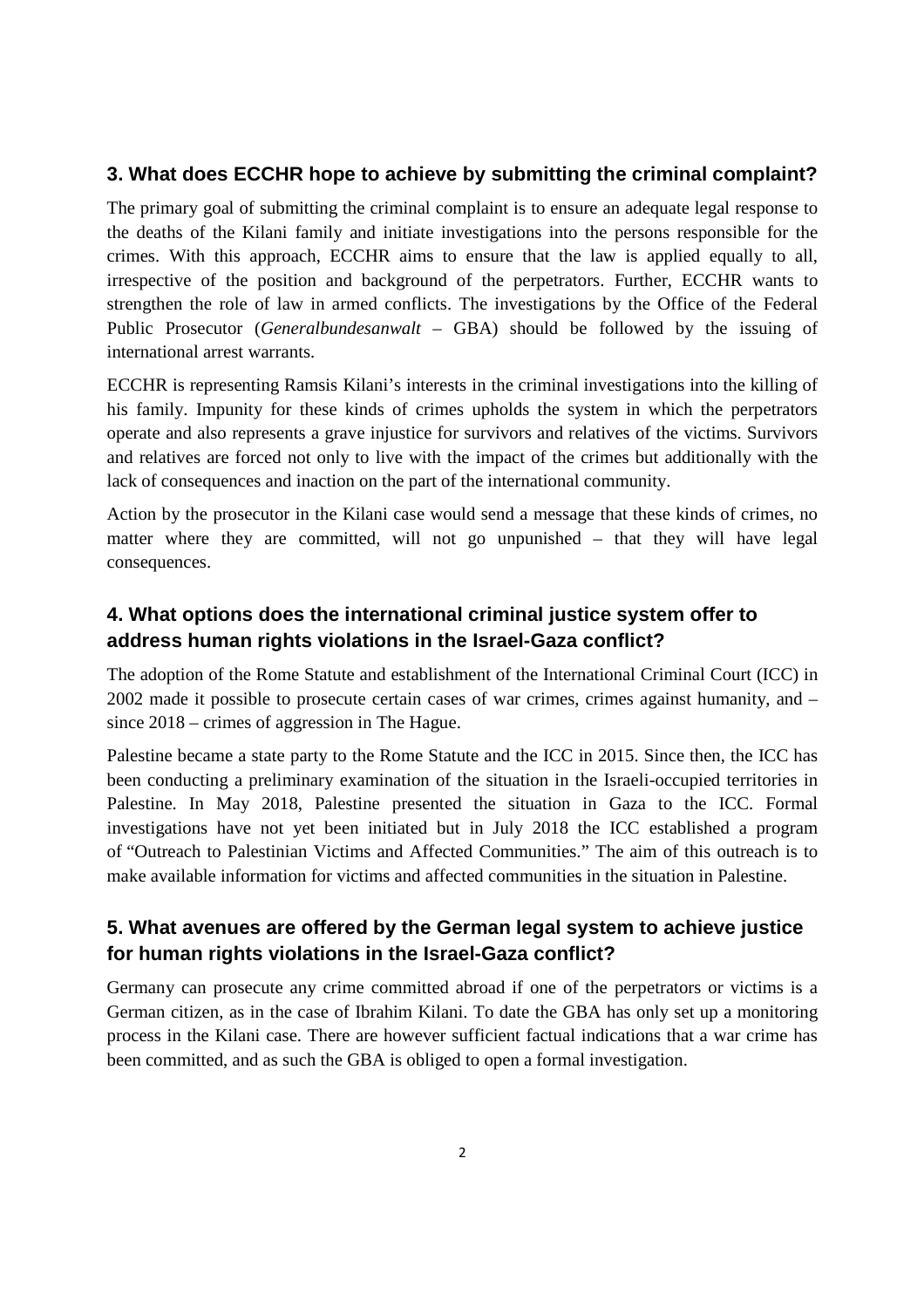In Germany the Code of Crimes against International Law (*Völkerstrafgesetzbuch*), which came into force in 2002, allows for the prosecution of crimes against international law committed abroad. This Code brought German criminal law in line with international criminal law. The Code sets out the principle of universal jurisdiction, a principle that allows Germany to prosecute what are known as core international crimes irrespective of where they were committed and irrespective of the nationality of the victims or perpetrators.

Prosecutions in Germany would not be an obstacle to future investigations into the overall situation by the Prosecutor at the International Criminal Court. However that Court would be precluded from convicting a person if he or she had already been tried for the same act in another court (the principle of *ne bis in idem*).

## **6. Why is the prosecutor obliged to open investigations in the Gaza case?**

The GBA's obligation to undertake comprehensive prosecution is based on the principle of legality which is set out in the German Code of Criminal Procedure. This principle requires German prosecution authorities to investigate when there are sufficient indications that a serious crime has been committed. The principle of legality upholds equality before the law: regardless of the position or background of a potential perpetrator, German prosecutors are obliged to undertake comprehensive investigations and – where the evidence is sufficient – to press charges.

Germany is also obliged to prosecute crimes committed against German nationals abroad. Based on what is known as the passive personality principle, Germany must investigate in cases of crimes committed abroad if the victim is a German national, as is the case with the Kilani family.

## **7. The criminal complaint by ECCHR and PCHR – against whom is it directed?**

The complaint is directed against members of the Israeli armed forces and the Israeli government who bear responsibility for the crimes in question. The names of these individuals are not known at this time.

In the German legal system, a criminal complaint is a complaint addressing a crime that occurred; it is not directed against individuals as such. Investigating the liability of suspects is a task for the prosecutors. The criminal complaint submitted by ECCHR and PCHR on behalf of Ramis Kilani, the son of Ibrahim Kilani, concerns the killing of the family members. There are factual indications that the killings qualify as war crimes under the German Code of Crimes against International Law.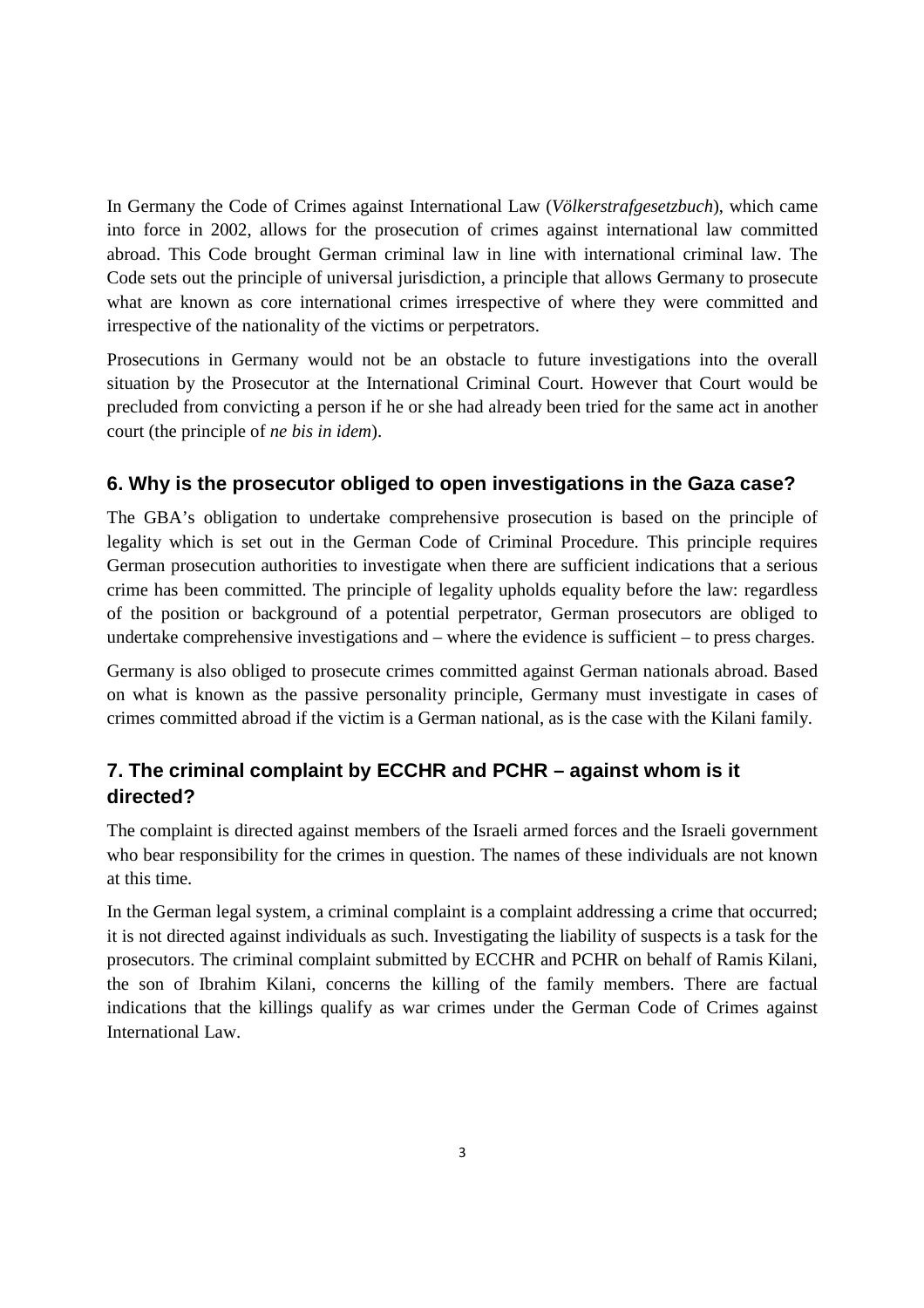#### **8. Where did ECCHR get its information on this case?**

The criminal complaint is based on investigations undertaken by ECCHR and PCHR – this included interviewing witnesses and assessing photos and videos from directly after the attack.

The complaint also relies on publicly available documents and reports, in particular the report of the United Nations Independent Commission of Inquiry on the Gaza conflict from 22 June 2015. The report documents the Kilani case, among others, and includes a critical analysis of how the Israeli legal authorities dealt with allegations of crimes committed during Operation "Protective Edge." Further investigative reports from human rights organizations, many of which include witness testimonies, were also relied on in compiling the complaint.

## **9. What can be achieved through filing a war crimes criminal complaint in Germany?**

In cases of prosecutions for crimes committed abroad, a criminal complaint often represents the first step towards investigations. The complaint is designed to draw the attention of the GBA to a particular situation which, according to the complainants, amounts to a serious crime falling under the remit of the prosecutor.

In this case, the complaint serves initially to highlight the German link to the Kilani family deaths and to provide the prosecutor with the information currently available about the circumstances of those deaths.

In the course of criminal proceedings, the prosecutor can – through international mutual judicial assistance and cooperation with foreign authorities – secure evidence and draw a complete picture of the deaths. For this, the materials presented to the prosecutor by ECCHR and PCHR can be used as a starting point. ECCHR and PCHR can also assist the prosecutor with contacting civil society organizations and accessing further evidence such as interviews with witnesses or relevant photographs taken in Gaza.

#### **10. Which steps must now follow?**

In order to address the systematic and widespread human rights violations in the occupied Palestinian territories, further legal interventions are needed – against all those parties involved in the conflict. There cannot be any political solution to the conflict without justice for those who have suffered rights violations. A legal response to past human rights crimes is of great importance for those involved. It also has a role in the prevention of crimes in other conflicts and contributes to the establishment and stabilization of a democratic society based on the rule of law after the end of the conflict in the region.

The German Federal Public Prosecutor must take seriously its obligation to prosecute and initiate investigations. The prosecutor must also make use of available tools for international mutual legal assistance and work closely with Israeli authorities to gather further evidence on the case.